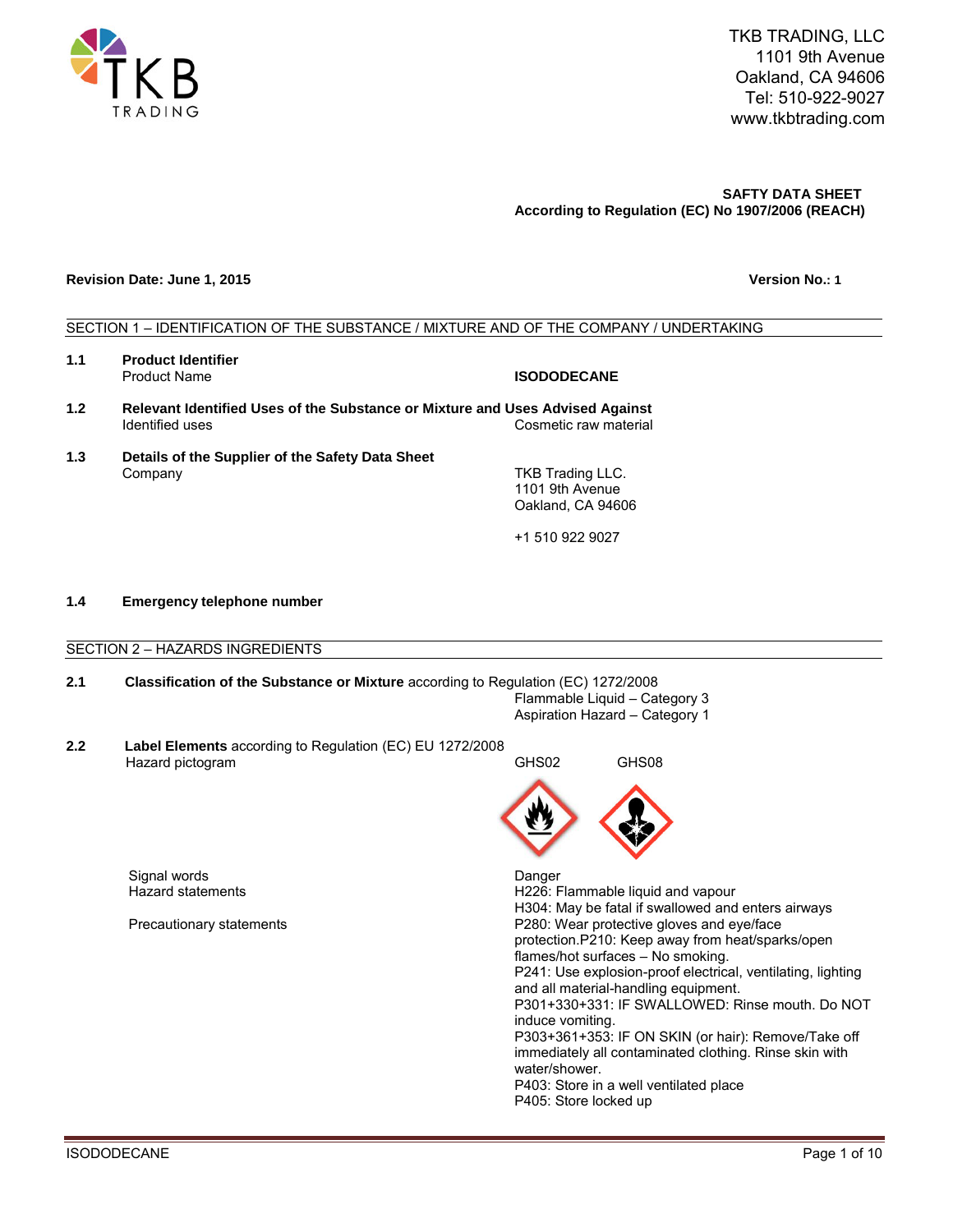# **Revision Date: June 1, 2015 Version No.: 1**

| 2.3 | <b>Other Hazards</b>                                                                        | None known                                                                                                                                                                                                                                                                                                                                                                                                                                                                                                                                                                                                                                                                                                                                                                                                                                                                                                                                                                                                      |
|-----|---------------------------------------------------------------------------------------------|-----------------------------------------------------------------------------------------------------------------------------------------------------------------------------------------------------------------------------------------------------------------------------------------------------------------------------------------------------------------------------------------------------------------------------------------------------------------------------------------------------------------------------------------------------------------------------------------------------------------------------------------------------------------------------------------------------------------------------------------------------------------------------------------------------------------------------------------------------------------------------------------------------------------------------------------------------------------------------------------------------------------|
|     | SECTION 3 - COMPOSITION/INFORMATION ON INGREDIENTS                                          |                                                                                                                                                                                                                                                                                                                                                                                                                                                                                                                                                                                                                                                                                                                                                                                                                                                                                                                                                                                                                 |
| 3.1 | <b>Substances</b><br>Chemical characterization<br><b>INCI</b><br>CAS<br>EC<br>Concentration | Cosmetic ingredients<br>Isododecane<br>13475-82-6, 141-70-5<br>297-629-8<br>100%                                                                                                                                                                                                                                                                                                                                                                                                                                                                                                                                                                                                                                                                                                                                                                                                                                                                                                                                |
| 3.2 | <b>Mixture</b>                                                                              |                                                                                                                                                                                                                                                                                                                                                                                                                                                                                                                                                                                                                                                                                                                                                                                                                                                                                                                                                                                                                 |
|     | SECTION 4 - FIRST AID MEASURES                                                              |                                                                                                                                                                                                                                                                                                                                                                                                                                                                                                                                                                                                                                                                                                                                                                                                                                                                                                                                                                                                                 |
| 4.1 | <b>Description of First Aid Measures</b><br>Eye contact<br>Inhalation<br>Skin contact       | Immediately flush eyes with plenty of water, occasionally<br>lifting the upper and lower eyelids. Check for and remove<br>any contact lenses. Get medical attention.<br>Remove victim to fresh air and keep at rest in a position<br>comfortable for breathing. Get medical attention if adverse<br>health effects persist or are severe. If unconscious, place<br>in recovery position and get medical attention immediately.<br>Maintain an open airway. Loosen tight clothing such as a<br>collar, tie, belt or waistband. If not breathing, if breathing is<br>irregular or respiratory arrest occurs, provide artificial<br>respiration, or oxygen by a trained professional, using a<br>pocket type respirator.<br>Wash contaminated skin with soap and water. Remove<br>contaminated clothing and shoes. Get medical attention if<br>symptoms occur. Wash clothing before reuse. Clean<br>shoes thoroughly before reuse. In case of contact, flush<br>skin with plenty of water for at least 20 minutes. |
|     | Ingestion<br><b>Potential Acute Health Effects</b>                                          | Get medical attention immediately. Wash out mouth with<br>water. Remove victim to fresh air and keep at rest in a<br>position comfortable for breathing. If material has been<br>swallowed and the exposed person is conscious, give<br>small quantities of water to drink. Aspiration hazard if<br>swallowed. Can enter lungs and cause damage. Do not<br>induce vomiting. If vomiting occurs, the head should be<br>kept low so that vomit does not enter the lungs. Never give<br>anything by mouth to an unconscious person. If<br>unconscious, place in recovery position and get medical<br>attention immediately. Maintain an open airway. Loosen<br>tight clothing such as a collar, tie, belt or waistband.                                                                                                                                                                                                                                                                                            |
| 4.2 | Eye contact<br>Inhalation<br>Ingestion<br>Skin contact                                      | No known significant effects or critical hazards<br>No known significant effects or critical hazards.<br>May be fatal if swallowed and enters airways.<br>Defatting to the skin. May cause skin dryness and irritation.                                                                                                                                                                                                                                                                                                                                                                                                                                                                                                                                                                                                                                                                                                                                                                                         |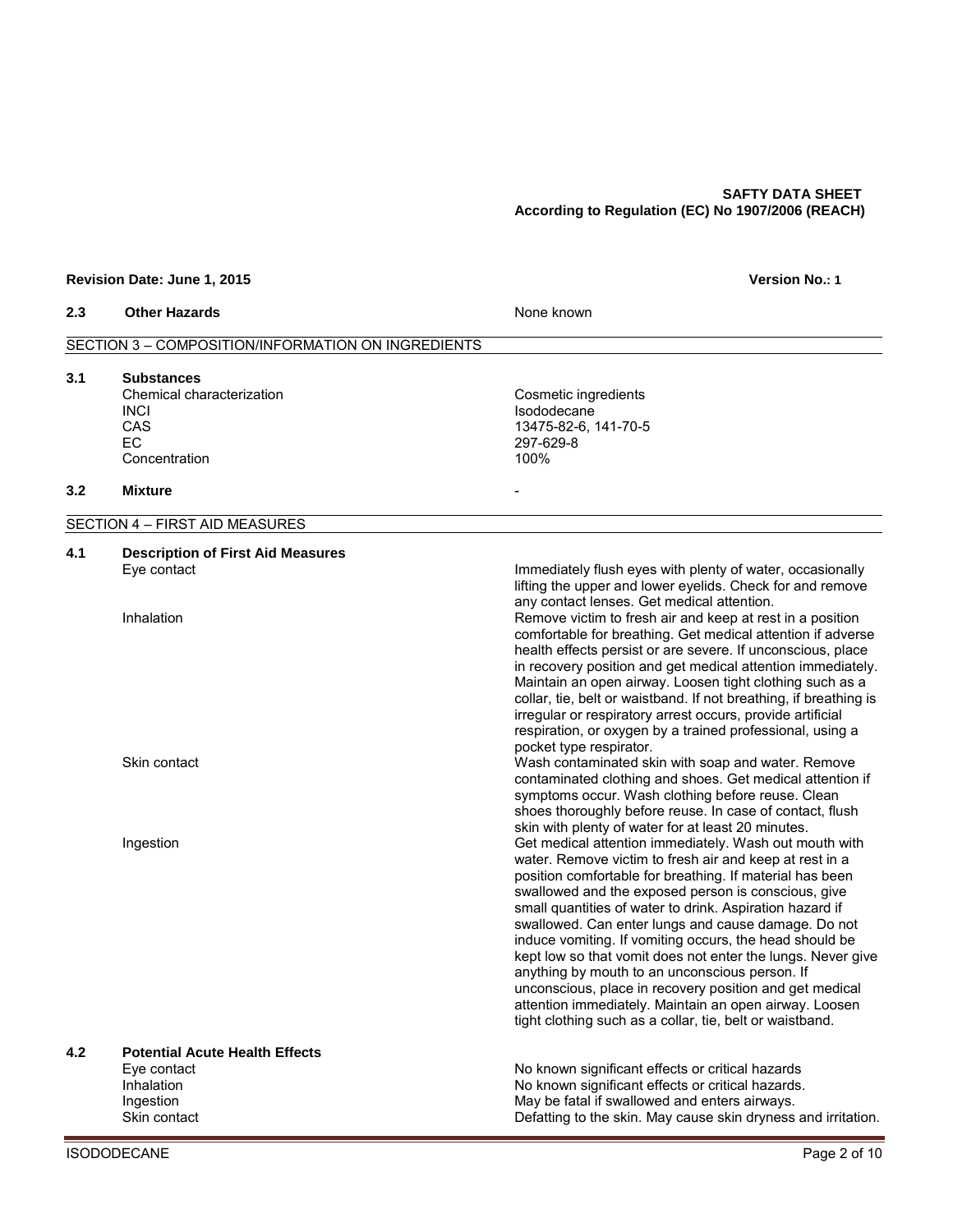|     | Revision Date: June 1, 2015                           | <b>Version No.: 1</b>                                                                                                                                                                                                                                                                                                                                                                                                                                                                                                         |
|-----|-------------------------------------------------------|-------------------------------------------------------------------------------------------------------------------------------------------------------------------------------------------------------------------------------------------------------------------------------------------------------------------------------------------------------------------------------------------------------------------------------------------------------------------------------------------------------------------------------|
| 4.3 | <b>Potential Chronic Health Effects</b>               | Prolonged or repeated contact can defeat the skin and lead<br>to irritation, cracking and/or dermatitis.                                                                                                                                                                                                                                                                                                                                                                                                                      |
| 4.4 | <b>Notes to Physician</b>                             | Treat symptomatically. No specific treatment.                                                                                                                                                                                                                                                                                                                                                                                                                                                                                 |
| 4.5 | <b>Protection of First-aiders</b>                     | No special measures required.                                                                                                                                                                                                                                                                                                                                                                                                                                                                                                 |
|     | <b>SECTION 5 - FIRE FIGHTING MEASURES</b>             |                                                                                                                                                                                                                                                                                                                                                                                                                                                                                                                               |
| 5.1 | <b>Extinguishing Media</b>                            | Use dry chemical, $CO2$ , water spray (fog) or foam.                                                                                                                                                                                                                                                                                                                                                                                                                                                                          |
| 5.2 | <b>Unsuitable Extinguishing Media</b>                 | Water jet                                                                                                                                                                                                                                                                                                                                                                                                                                                                                                                     |
| 5.3 | Flammable Hazards arising from the Chemical           | Flammable liquid and vapor. In a fire or if heated, a<br>pressure increase will occur and the container may burst,<br>with the risk of a subsequent explosion. The vapor/gas is<br>heavier than air and will spread along the ground. Vapors<br>may accumulate in low or confined areas or travel a<br>considerable distance to a source of ignition and flash<br>back. Runoff to sewer may create fire or explosion hazard.<br>Toxic and irritating gases/fumes may be given off during<br>burning or thermal decomposition. |
| 5.4 | <b>Hazardous Thermal Decomposition Products</b>       | Decomposition products may include the following<br>materials: carbon dioxide, carbon monoxide.                                                                                                                                                                                                                                                                                                                                                                                                                               |
| 5.5 | <b>Special Protective Actions for Fire-Fighters</b>   | Promptly isolate the scene by removing all persons from<br>the vicinity of the incident if there is a fire. No action shall<br>be taken involving any personal risk or without suitable<br>training. Move containers from fire area if this can be done<br>without risk. Use water spray to keep fire-exposed<br>containers cool. If this is impossible, withdraw from area<br>and allow fire to burn. Fight fire from protected location or<br>maximum possible distance.                                                    |
| 5.6 | <b>Special Protective Equipment for Fire-Fighters</b> | Fire-fighters should wear appropriate protective equipment<br>and self-contained breathing apparatus (SCBA) with a full<br>face-piece operated in positive pressure mode.                                                                                                                                                                                                                                                                                                                                                     |

# SECTION 6 – ACCIDENTAL RELEASE MEASURES

**6.1 Personal precautions, Protective**

**Equipment and Emergency Procedures** No action shall be taken involving any personal risk or without suitable training. Evacuate surrounding areas. Keep unnecessary and unprotected personnel from entering. Do not touch or walk through spilled material. Shut off all ignition sources. No flares, smoking or flames in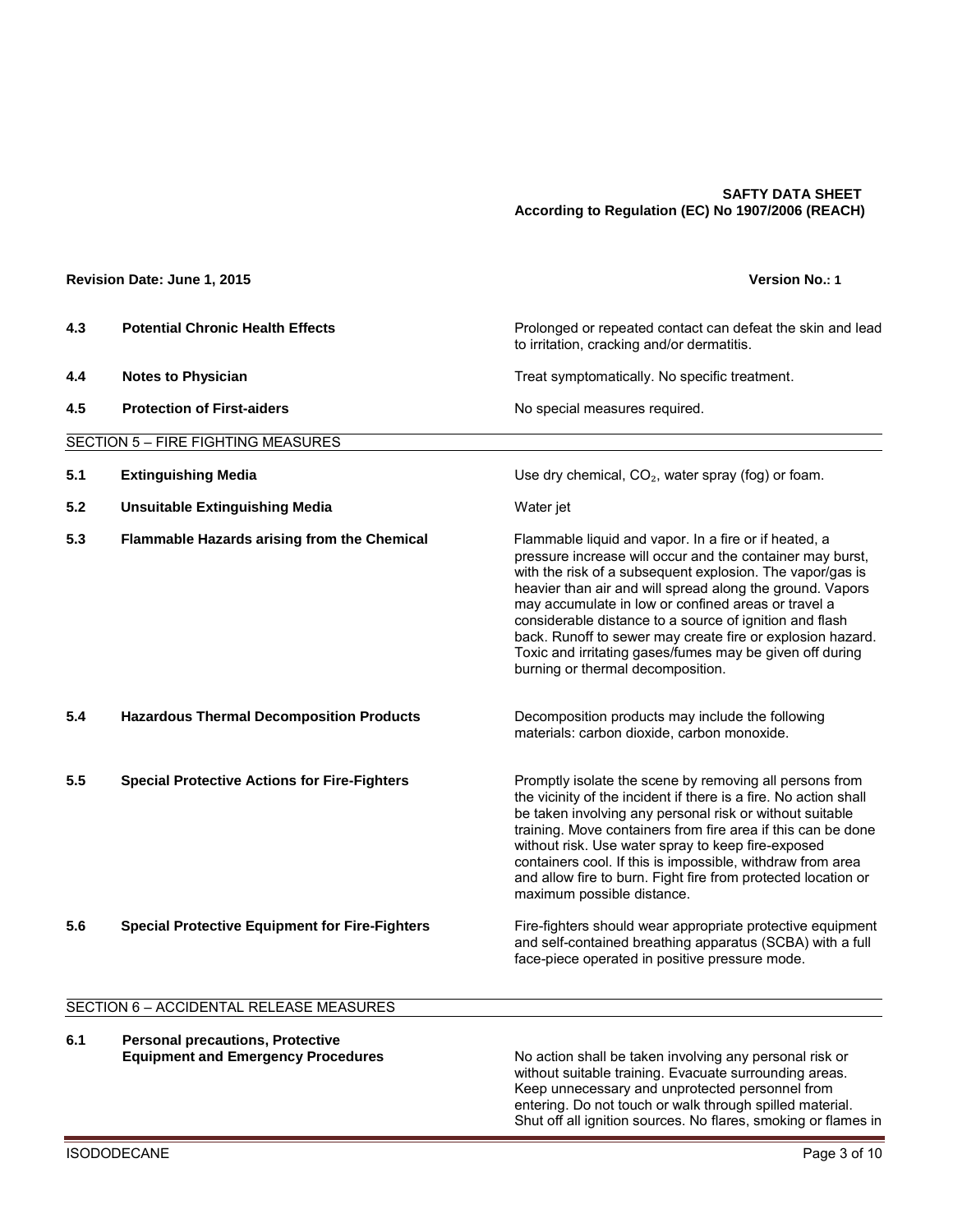|     | Revision Date: June 1, 2015                                    | <b>Version No.: 1</b>                                                                                                                                                                                                                                                                                                                                                                                                                                                                                                                                                                                                                                                                                                                                                                                                                                                                                                                                                                                                                                                                                                                                |
|-----|----------------------------------------------------------------|------------------------------------------------------------------------------------------------------------------------------------------------------------------------------------------------------------------------------------------------------------------------------------------------------------------------------------------------------------------------------------------------------------------------------------------------------------------------------------------------------------------------------------------------------------------------------------------------------------------------------------------------------------------------------------------------------------------------------------------------------------------------------------------------------------------------------------------------------------------------------------------------------------------------------------------------------------------------------------------------------------------------------------------------------------------------------------------------------------------------------------------------------|
|     |                                                                | hazard area. Avoid breathing vapor or mist. Provide<br>adequate ventilation. Wear appropriate respirator when<br>ventilation is inadequate. Put on appropriate personal<br>protective equipment.                                                                                                                                                                                                                                                                                                                                                                                                                                                                                                                                                                                                                                                                                                                                                                                                                                                                                                                                                     |
| 6.2 | <b>Environmental Precautions</b>                               | Avoid dispersal of spilled material and runoff and contact<br>with soil, waterways, drains and sewers. Inform the<br>relevant authorities if the product has caused<br>environmental pollution (sewers, waterways, soil or air).                                                                                                                                                                                                                                                                                                                                                                                                                                                                                                                                                                                                                                                                                                                                                                                                                                                                                                                     |
| 6.3 | <b>Methods and Material for Containment</b><br>and Cleaning Up | Stop leak if without risk. Move containers from spill area.<br>Use spark-proof tools and explosion-proof equipment.<br>Approach release from upwind. Wash spillages into an<br>effluent treatment plant or proceed as follows. Contain and<br>collect spillage with noncombustible, absorbent material<br>e.g. sand, earth, vermiculite or diatomaceous earth and<br>place in container for disposal according to local<br>regulations (see Section 13). Dispose of via a licensed<br>waste disposal contractor. Contaminated absorbent<br>material may pose the same hazard as the spilled product.<br>Note: see Section 1 for emergency contact information and<br>Section 13 for waste disposal. Prevent entry into sewers,<br>water courses, basements or confined areas.                                                                                                                                                                                                                                                                                                                                                                        |
| 6.4 | <b>Reference to other Sections</b>                             | Section 8: Exposure control /personal protection.<br>Section 13: Waste treatment.                                                                                                                                                                                                                                                                                                                                                                                                                                                                                                                                                                                                                                                                                                                                                                                                                                                                                                                                                                                                                                                                    |
|     | SECTION 7 - HANDLING AND STORAGE                               |                                                                                                                                                                                                                                                                                                                                                                                                                                                                                                                                                                                                                                                                                                                                                                                                                                                                                                                                                                                                                                                                                                                                                      |
| 7.1 | <b>Precautions for Safe Handling</b>                           | Do not swallow. Avoid contact with eyes, skin and clothing.<br>Avoid breathing vapor or mist. Use only with adequate<br>ventilation. Wear appropriate respirator when ventilation is<br>inadequate. Do not enter storage areas and confined<br>spaces unless adequately ventilated. Keep in the original<br>container or an approved alternative made from a<br>compatible material, kept tightly closed when not in use.<br>Store and use away from heat, sparks, open flame or any<br>other ignition source. Use explosion-proof electrical<br>(ventilating, lighting and material handling) equipment. Use<br>only non-sparking tools. Take precautionary measures<br>against electrostatic discharges. Empty containers retain<br>product residue and can be hazardous. Do not reuse<br>container. Remove contaminated clothing and protective<br>equipment before entering eating areas. Workers should<br>wash hands and face before eating, drinking and smoking.<br>Put on appropriate personal protection equipment. Eating,<br>drinking and smoking should be prohibited in areas where<br>this material is handled, stored and processed. |

**7.2 Condition for Safe Storage, including any**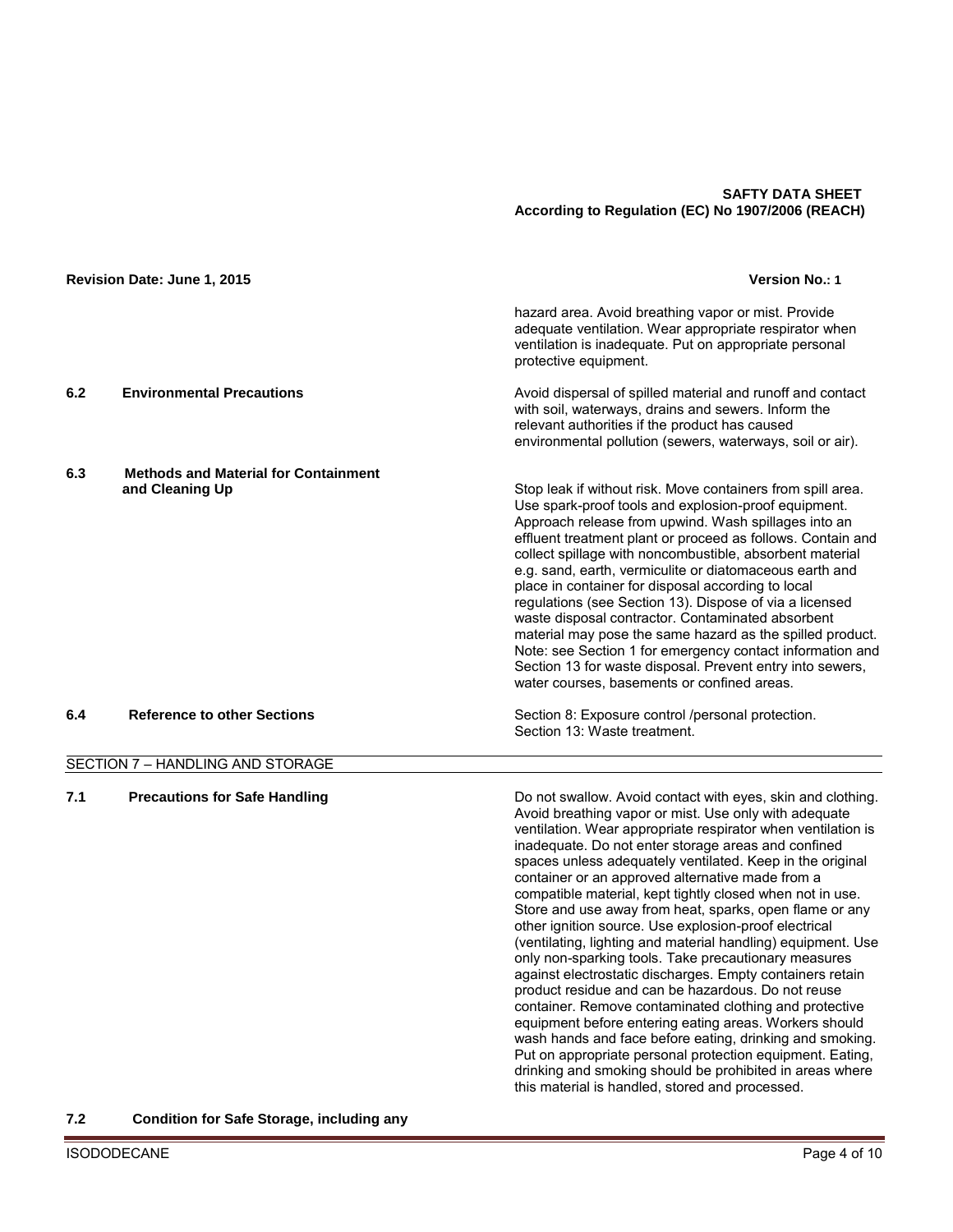#### **Revision Date: June 1, 2015 Version No.: 1**

| <b>Incompatibilities</b> |  |  |
|--------------------------|--|--|
|                          |  |  |

Store in accordance with local regulations. Store in a segregated and approved area. Store in original container protected from direct sunlight in a dry, cool and wellventilated area, away from incompatible materials (see Section 10) and food and drink. Eliminate all ignition sources. Separate from oxidizing materials. Keep container tightly closed and sealed until ready for use. Containers that have been opened must be carefully resealed and kept upright to prevent leakage. Do not store in unlabeled containers. Use appropriate containment to avoid environmental contamination. Empty containers retain product residue and can be hazardous. Do not reuse container.

# SECTION 8 – EXPOSURE CONTROLS / PERSONAL PROTECTION

**8.1 Engineering Controls** Use only with adequate ventilation. Use process

|     |                                      | $\cdots$ , $\cdots$ . and operator . of the set of $\cdots$<br>enclosures, local exhaust ventilation or other engineering<br>controls to keep worker exposure to airborne contaminants<br>below any recommended or statutory limits. The<br>engineering controls also need to keep gas, vapor<br>or dust concentrations below any lower explosive limits.<br>Use explosion-proof ventilation equipment. |
|-----|--------------------------------------|---------------------------------------------------------------------------------------------------------------------------------------------------------------------------------------------------------------------------------------------------------------------------------------------------------------------------------------------------------------------------------------------------------|
| 8.2 | <b>Personal Protective Equipment</b> |                                                                                                                                                                                                                                                                                                                                                                                                         |
|     | Hygiene measures                     | Wash hands, forearms and face thoroughly after handling<br>chemical products, before eating, smoking and using the<br>lavatory and at the end of the working period. Appropriate<br>techniques should be used to remove potentially<br>contaminated clothing. Wash contaminated clothing before<br>reusing. Ensure that eyewash stations and safety showers<br>are close to the workstation location.   |
|     | Respiratory protection               | When high levels of vapors or aerosols are not controlled<br>by local ventilation, respiratory protection is recommended.<br>NIOSH approved, air-purifying organic vapor respirator.                                                                                                                                                                                                                    |
|     | Skin protection                      | Rubber gloves. Nitrile gloves. Wear cloth work clothing<br>including long pants and long sleeved shirts.                                                                                                                                                                                                                                                                                                |
|     | Eye/face protection                  | Chemical splash goggles or face shield.                                                                                                                                                                                                                                                                                                                                                                 |
|     | <b>Medical Surveillance</b>          | Not available.                                                                                                                                                                                                                                                                                                                                                                                          |

# SECTION 9 – PHYSICAL AND CHEMICAL PROPERTIES

#### **9.1 Information on basic Physical and Chemical Properties**

| Liauid  |
|---------|
| Colorle |
| Odorle  |
| Not av  |
| Not av  |
| 176 to  |
|         |

Colorless (light) **Odorless** Not available Not available 176 to 192 °C (1013 hPa)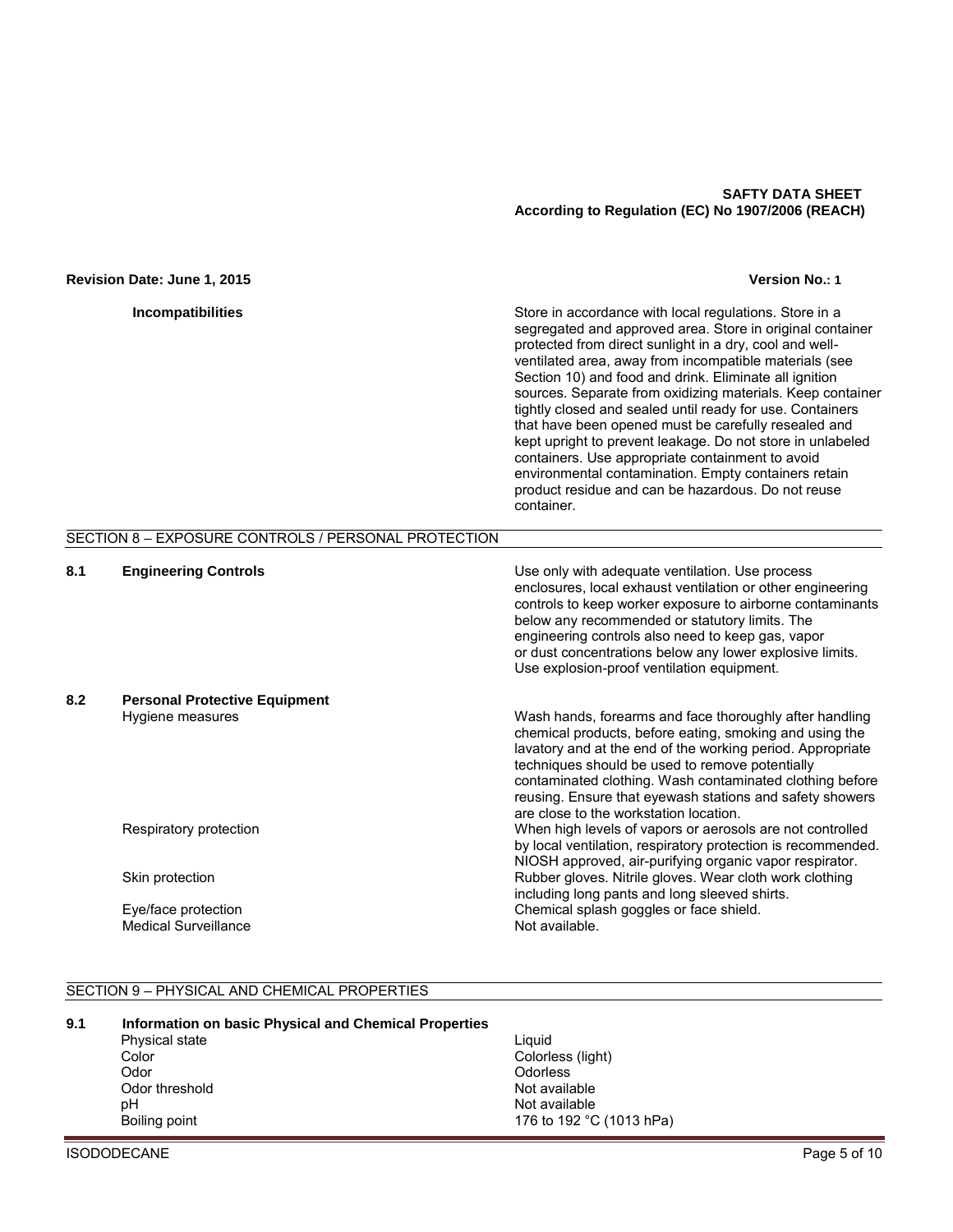Closed cup:  $45^{\circ}$ C (113°F) [DIN 51755]

Lower:  $0.5\%$  ; Upper:  $4\%$ <br>1 hPa (20°C)

 $0.74$  g/cm $3$  [20 $^{\circ}$ C (68 $^{\circ}$ F)]<br>Not available

Kinematic: 0.052 cm2/s<br>Not available

 $<$ 0.0001 g/l (water)

#### **Revision Date: June 1, 2015 Version No.: 1**

Melting point **-81°C (-113.8°F)**<br>Flash point flash point flash point flash point and the set of the set of the set of the set of the set of the s Evaporation rate  $\qquad \qquad$  Not available.<br>Explosion limits  $\qquad \qquad$  Not available. Vapor pressure<br>Density Specific gravity (relative density)<br>Solubility Vapor density 5.9 (Air = 1)<br>Auto ignition temperature 410°C (770°F) Auto ignition temperature<br>Viscosity Decomposition temperature

# SECTION 10 – STABILITY AND REACTIVITY

| 10.1 | <b>Relativity</b>                         | No specific test data related to reactivity available for this<br>product or its ingredients.           |
|------|-------------------------------------------|---------------------------------------------------------------------------------------------------------|
| 10.2 | <b>Stability</b>                          | The product is stable                                                                                   |
| 10.3 | <b>Possibility of Hazardous Reactions</b> | Under normal conditions of storage and use, hazardous<br>reactions will not occur                       |
| 10.4 | <b>Conditions to Avoid</b>                | Strong oxidizing agents                                                                                 |
| 10.5 | <b>Incompatible Materials</b>             | Reactive or incompatible with the following materials:<br>oxidizing materials                           |
| 10.6 | <b>Hazardous Decomposition Products</b>   | Under normal conditions of storage and use, hazardous<br>decomposition products should not be produced. |

**11.1 Information on Routes of Exposure Dermal contact. Eye contact. Inhalation. Ingestion.** 

Eye contact No known significant effects or critical hazards. Inhalation **Inhalation** No known significant effects or critical hazards.

# SECTION 11 - TOXICOLOGICAL INFORMATION

**11.2 Potential Acute Health Effects** 

|      | Ingestion<br>Skin contact                                                          | May be fatal if swallowed and enters airways.<br>Defatting to the skin. May cause skin dryness and irritation. |
|------|------------------------------------------------------------------------------------|----------------------------------------------------------------------------------------------------------------|
| 11.3 | Symptoms related to Physical, Chemical and<br><b>Toxicological Characteristics</b> |                                                                                                                |
|      | Eye contact                                                                        | No specific data                                                                                               |
|      | Inhalation                                                                         | No specific data                                                                                               |
|      | Skin contact                                                                       | May cause defatting of the skin with symptoms of dryness<br>and cracking                                       |
|      | Ingestion                                                                          | No specific data                                                                                               |
|      |                                                                                    |                                                                                                                |

### **11.4 Potential Chronic Health Effects**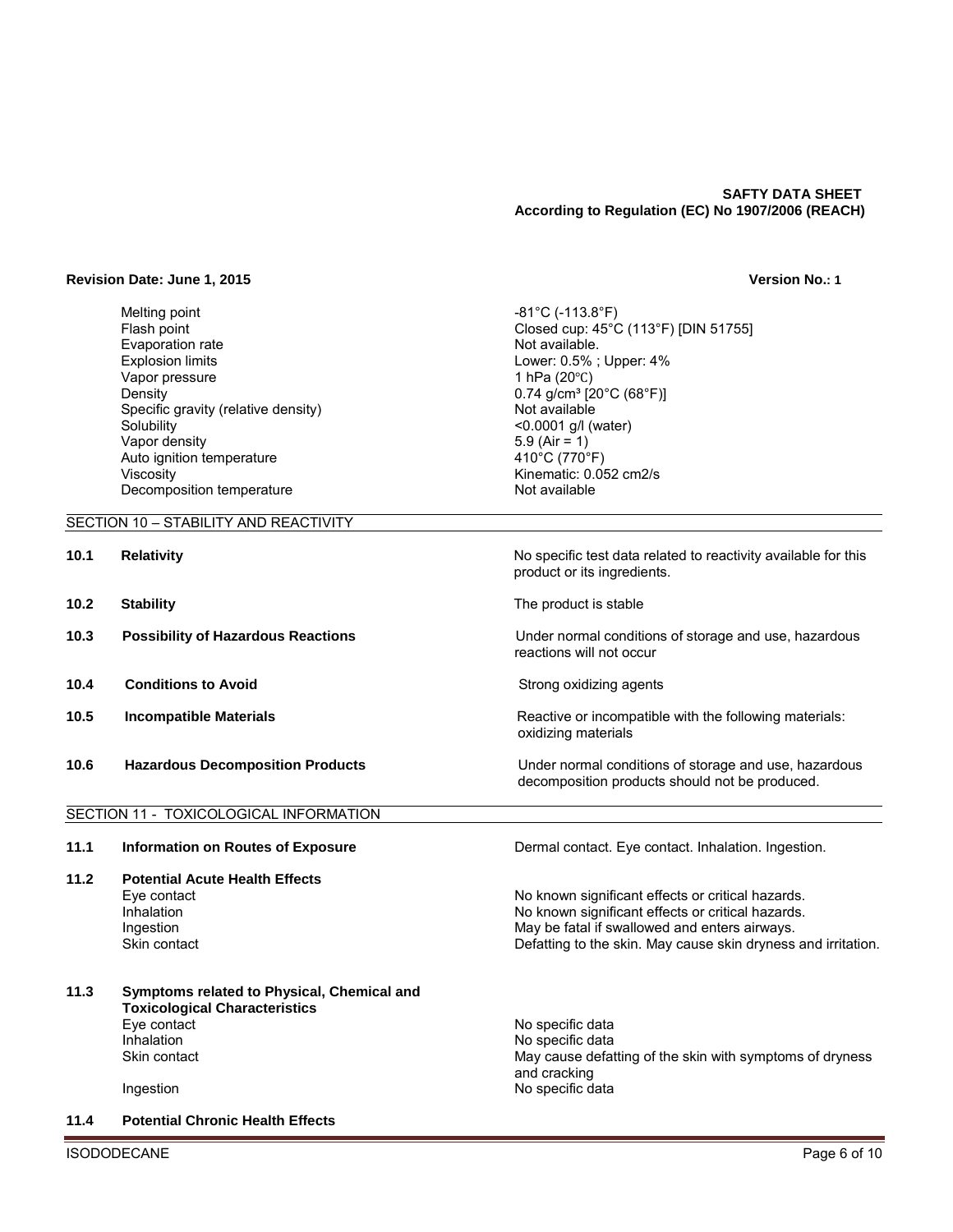#### **Revision Date: June 1, 2015 Version No.: 1**

Short term exposure Potential immediate effects: Not available Long term exposure Potential delayed effects: Not available.<br>Ceneral: Not available. Not available.

**11.5 Carcinogenicity** 

Prolonged or repeated contact can defat the skin and lead to irritation, cracking and/or dermatitis. Carcinogenicity: No known significant effects or critical hazards. Mutagenicity: No known significant effects or critical hazards.<br>Teratogenicity: No known significant effects or critical hazards. Teratogenicity:<br>
Developmental effects:<br>
No known significant effects or critical hazards.<br>
No known significant effects or critical hazards. Developmental effects:  $\blacksquare$  No known significant effects or critical hazards.<br>
No known significant effects or critical hazards. No known significant effects or critical hazards.

Isododecane: Not classified by IARC Not classified by NTP Not classified by OSHA

#### SECTION 12 - ECOLOGICAL INFORMATION

# **12.1** Persistence and Degradability **Not available** Not available **12.2 Bioaccumulative Potential**  Isododecane: Log Pow BCF Potential 6.96 - high **12.3 Mobility in Soil**

Soil/water partition coefficient (KOC) Not available.<br>Other adverse effects Not available. Not available.

# SECTION 13 - DISPOSAL CONSIDERATIONS

**13.1 Waste Treatment Methods** The generation of waste should be avoided or minimized wherever possible. This material and its container must be disposed of in a safe way. Care should be taken when handling emptied containers that have not been cleaned or rinsed out. Empty containers or liners may retain some product residues. Vapor from product residues may create a highly flammable or explosive atmosphere inside the container. Do not cut, weld or grind used containers unless they have been cleaned thoroughly internally. Avoid dispersal of spilled material and runoff and contact with soil, waterways, drains, and sewers. Waste disposal should be in accordance with existing federal state, provincial and or local environmental controls laws.

No known significant effects or critical hazards.

#### **13.2 RCRA Classification** When discarded in its purchased form, this product meets the criteria of ignitability, and should be managed as a hazardous waste (EPA Hazardous Waste Number D001). (40 CFR 261.20-24)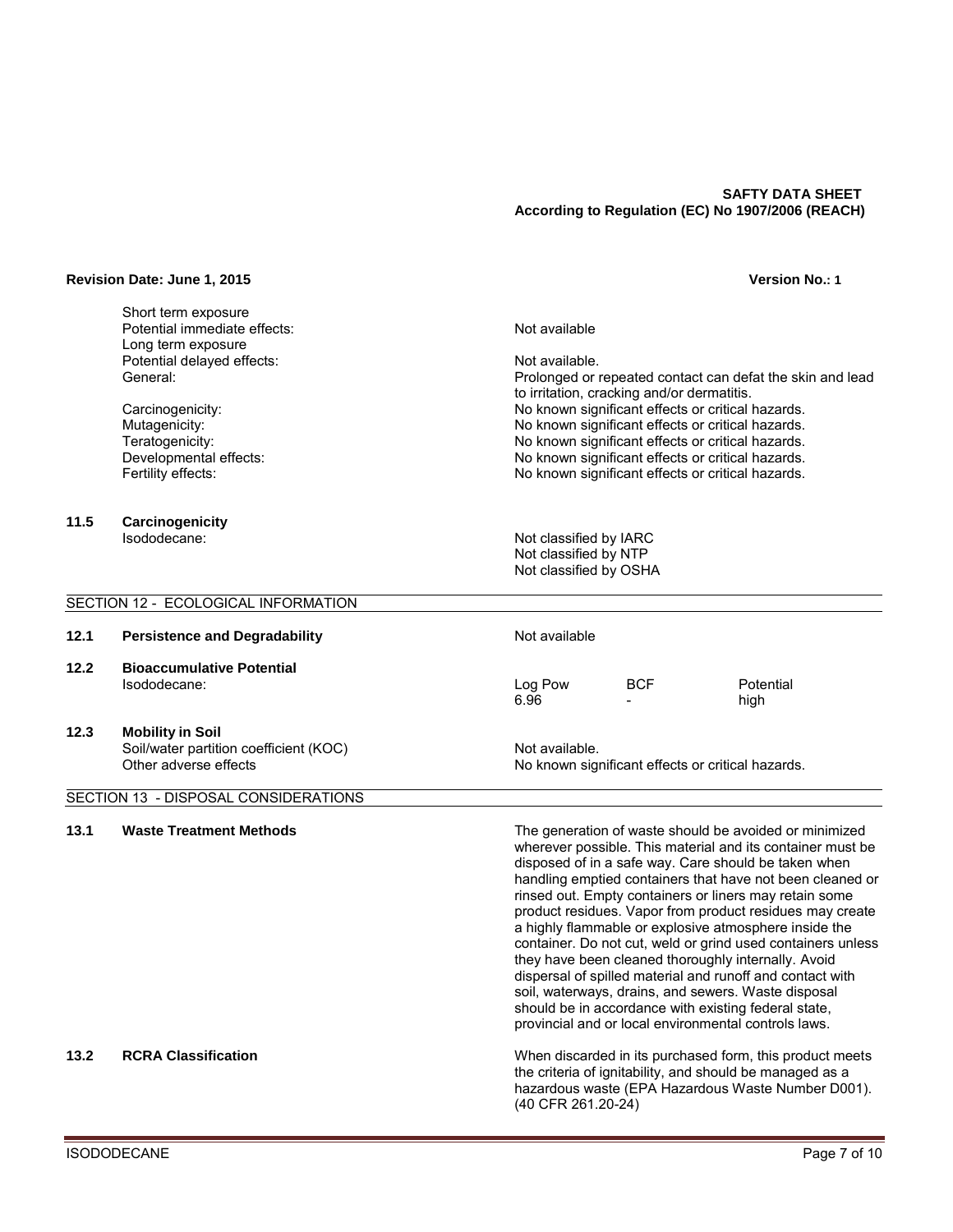#### **Revision Date: June 1, 2015 Version No.: 1**



SARA Title III Section 302 Extremely Hazardous **Manual Accord 2011** None **Substances** 

ISODODECANE Page 8 of 10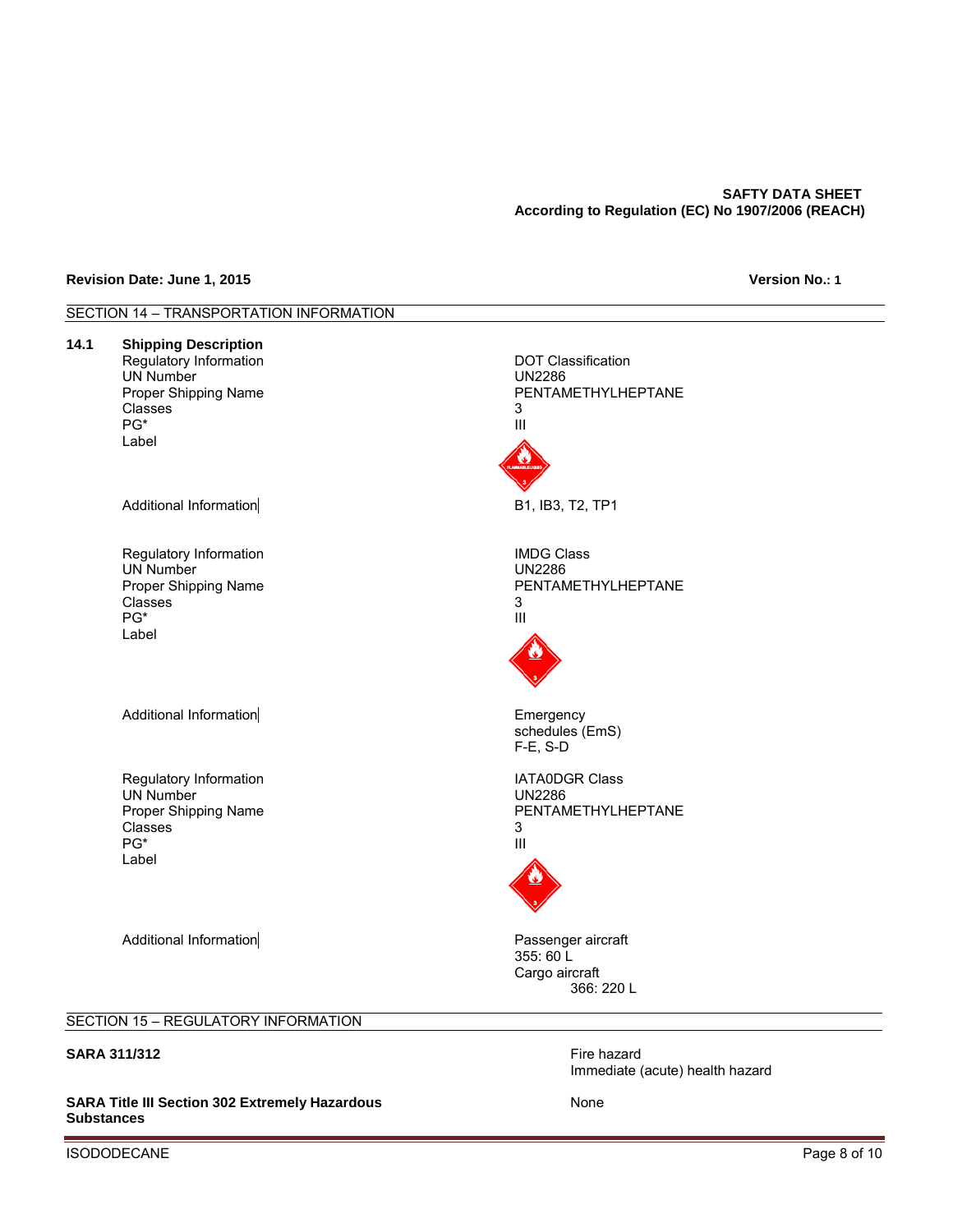# **Revision Date: June 1, 2015 Version No.: 1**

**SARA Title III Section 313 Toxic Chemicals None None** 

US EPA CERCLA Hazardous Substances (40 CFR 302) None

**State Regulations** The following chemicals are specifically listed by individual states; other product specific health and safety data in other sections on the SDS may also be applicable for state requirements. For details on your regulatory requirements you should contact the appropriate agency in your state.

Ingredient name CAS number State Code Concentration (100%)

Isododecane 93685-81-5 100 Massachusetts Substances: MA - S Massachusetts Extraordinary Hazardous Substances: MA - Extra HS New Jersey Hazardous Substances: NJ - HS Pennsylvania RTK Hazardous Substances: PA - RTK HS Pennsylvania Special Hazardous Substances: PA - Special HS

**California Prop. 65** To the best of our knowledge, this product does not contain any of the listed chemicals, which the state of California has found to cause cancer, birth defects or other reproductive harm.

### **U.S. Toxic Substances Control Act This product is excluded from TSCA regulation by**

### SECTION 16 – OTHER INFORMATION

### **Hazardous Material Information System**



Section 3 (2)(B)(vi) when used for FDA

0= Insignificant 1= Slight 2= Moderate 3= High 4= Extreme \*= Chronic

The customer is responsible for determining the PPE code for this material. HMIS® ratings are to be used with a

fully implemented HMIS® program. HMIS® is a registered mark of the National Paint & Coatings Association

(NPCA).

application.